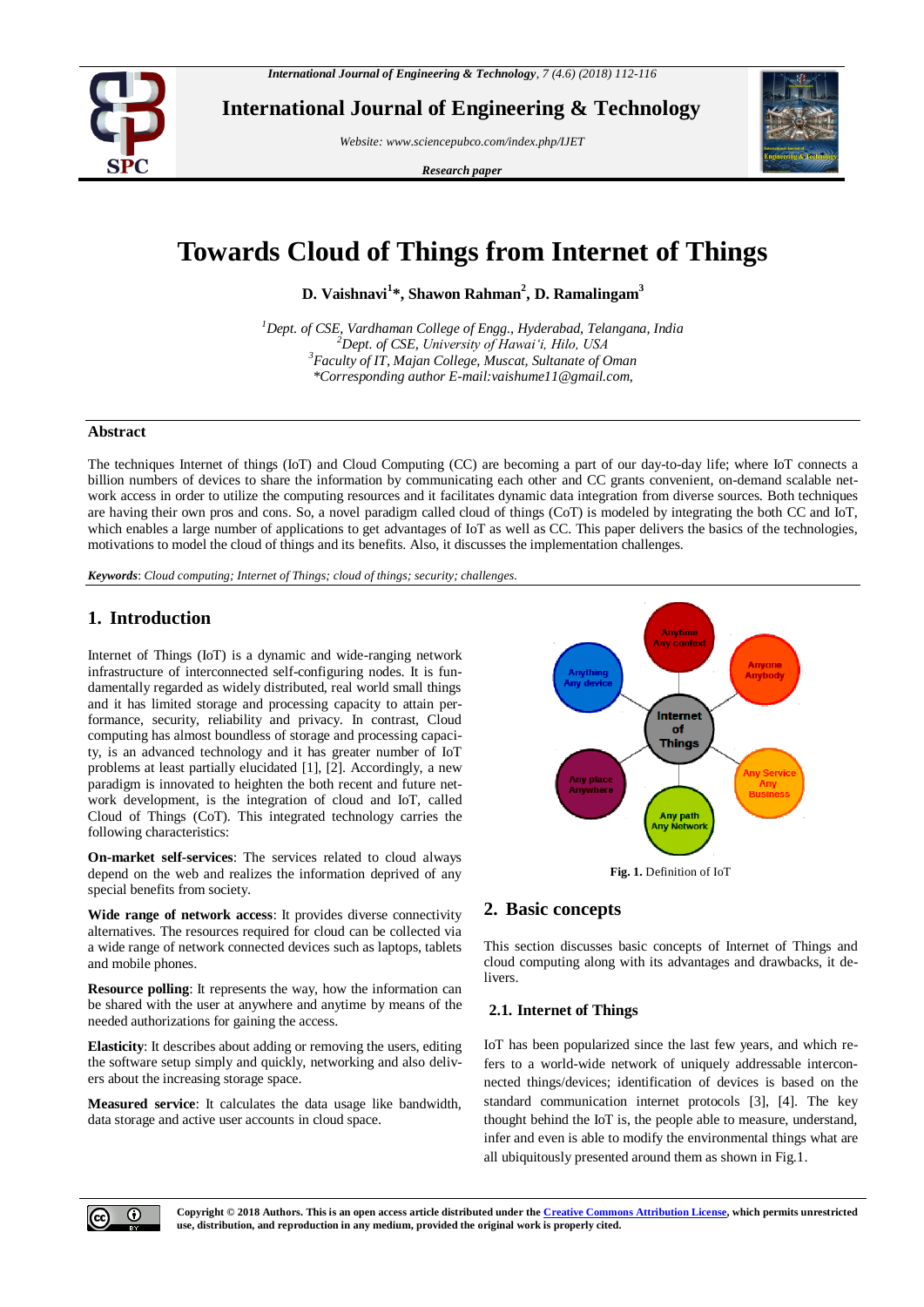IoT is operated by the advanced communication technologies and variety of devices, rather things incorporated in IoT are not only complex devices like mobile phones, instead it also includes dayto-day objects like clothing, furniture, landmarks, paper, monuments, work of art, etc [5], [6]. These things act as actuators or sensors, which are able to work together with each other to accomplish a goal.

The main feature of IoT is its influence on daily life of users [7]. It has incredible effects in home scenarios as well as work scenarios such as assisted living, e-health, and smart transportation etc. A few key aspects of IoT are described below:

**RFID:** Radio-Frequency Identification (RFID) system is main component in any IoT model, which incorporates one or more readers and several tags. It helps in automatic identification of anything they are attached to and allow objects to be assigned unique digital identities, to communicate with digital services. RFID tags don't require on-board power supply, but it consumes power from batteries [7], [8].

**Sensor Networks (wireless):** It contains a huge number of sensing nodes, and their communication takes place in multi-hop fashion. Special nodes called sinks are used to collect the results. Wireless sensor networks (WSN), provides various data that are being utilized in government and environmental services, defense and healthcare etc. It also may face many issues like security, reliability, privacy, storage capacity, bandwidth etc [7], [9].

**Addressing:** The evolution of internet led the people to interconnect unprecedentedly, but now the trend is to interconnect the object to make to the environment as smart [10]. In this regard, things or objects needs to be uniquely identified, this unique identification can be addressed by IPv4 and IPv6.

**Middleware:** Since the limited storage and processing capabilities, the participation of objects in the network is heterogeneous. So, the middleware plays a key role between the things and the application layer, in order to provide the functional abstraction. The middleware consists a set of object abstraction service management, service composition and application layers as shown in the Fig. 2 [5].



**Fig. 2:** Middleware architecture of IoT

# **2.2. Cloud Computing**

Cloud computing is a disruptive technology with insightful implications to bring the various internet services. Large companies like google, amazon, facebook, etc. widely took this paradigm for delivering services via the internet, also gaining both technical and economical benefits. Even though some of issues have been found in each service models, those are associated to security, privacy and service-level agreements, which might be an alarming issues of potential users [11]. Also, the lack of standard APIs prevents the customers to simply fetch the code and data from a site in order to run in another. Fig. 3 précises the cloud service models and its benefits by means of layered architecture fashion.



The architecture of cloud contains four layers; they are data centre (hardware), infrastructure, platform and application [12], [13]. Cloud services are divided as follows:

**Software as a Service (Saas):** It denotes the functioning of applications over the cloud.

**Platform as a Service (PaaS):** It denotes platform layer resources.

**Infrastructure as a Service (IaaS):** It refers the resources such as network, storage and processing. It permits the consumer to govern the storage, operating system and applications.

**Types of Clouds:** As stated in the literature, cloud can be various types. They are:

- (i) Private: It is used typically owned, operated a managed by sing organization.
- (ii) Public: It is provisioned to custom usage by the public.
- (iii) Hybrid: It is a combination of more than one distinct cloud structure.
- (iv) Virtual Private: It aims to addressing the issues related to public and private clouds. It permits the owners to format the network settings by their own.

As each type of cloud has its own pros and cons, selection of the cloud model is based on the required business consequence. CC is attractive, as it free for the infrastructure invest, renting resources along with needs and usage. It permits to decrease operating cost and their load. Moreover, it has a number of benefits in terms of energy efficiency, resource utilization, elasticity, flexibility and performance isolation.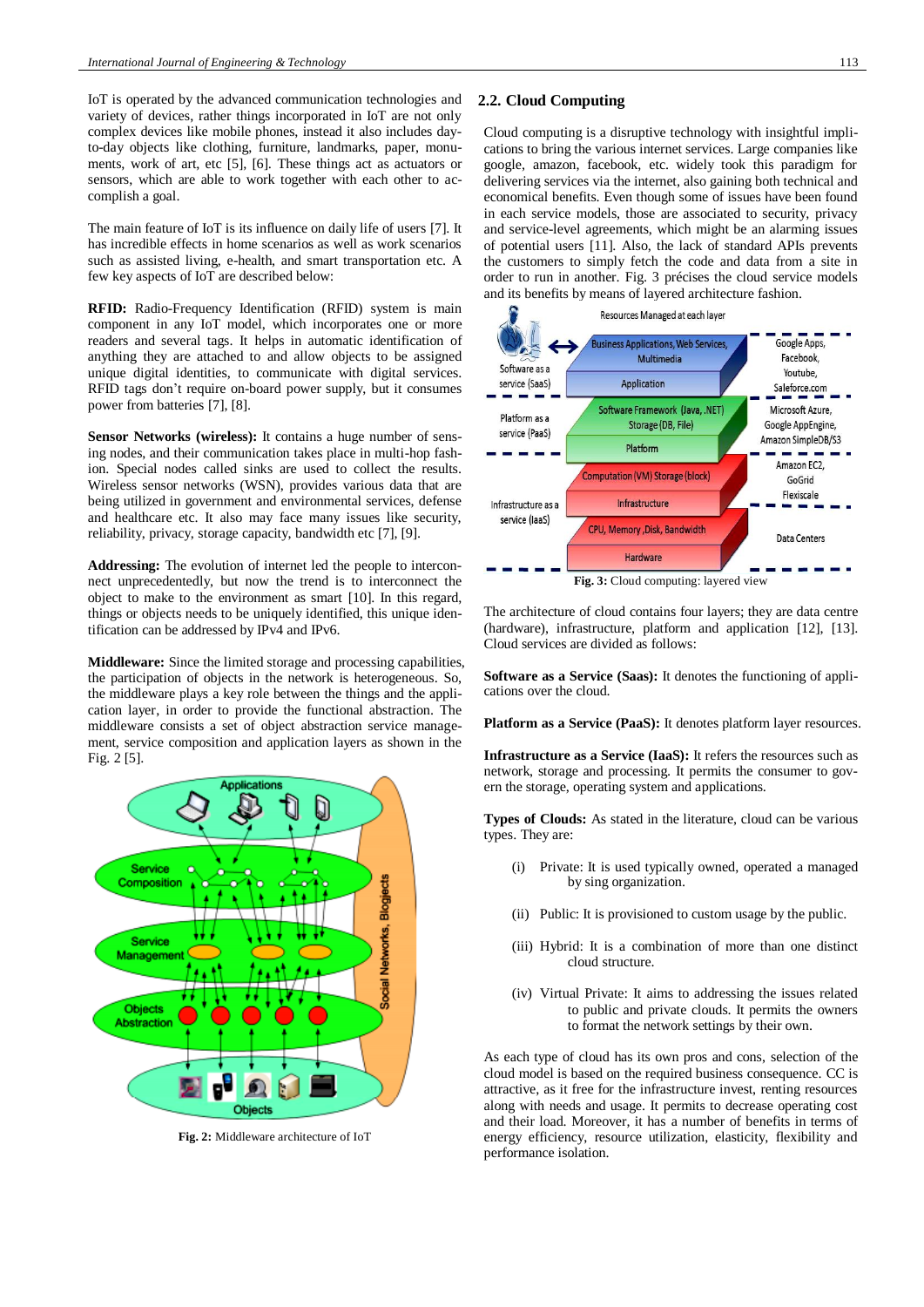# **3. Cloud of Things (CoT)**

The two technologies IoT and Cloud have got a lot of advancements [11]. It has unique characteristics, as Table 1 depicts. Such dissimilarities has induced the researchers to put forward a novel technology; an integration of cloud and IoT called Cloud of Things (CoT).

| <b>Various aspects</b> | <b>Cloud</b>             | <b>IoT</b>        |
|------------------------|--------------------------|-------------------|
| Reachability           | Centralized              | Universal         |
| Displacement           | Ubiquitous               | Restricted        |
| Components             | Virtual resources        | Real-world        |
| Computations           | Virtual and unrestricted | Restricted        |
| Role of the internet   | Delivery service         | Point of coverage |
| Storage                | Virtual and unrestricted | Restricted        |
| Big data               | Manages                  | Storage           |

Typically, IoT can improve their technological constraints (processing, communication, storage) from the virtual unlimited capabilities and resources of cloud, whereas, cloud can extend its scope by dealing with real world things in a more dynamic and distributed routine. Also, it can delivery new services of the everyday life developments. In most of the application cloud acts as intermediate layer in the middle of the applications and the things, for hiding all the complexity and functionalities require to implement it. This will influence the upcoming development, where information gathering, dispensation and transmission may cause new meets [14]. Even though IoT characterized by a very high heterogeneity of devices, protocols and technologies, it lacks in various essential properties, reliability, scalability, efficiency, security, interoperability and flexibility [15], [16]. Cloud simplifies IoT data collection and processing, also empowers quick setup and amalgamation of new things at lower costs for devolvement and data processing [15]. The other advantages of CoT are follows:

**Communication:** Sharing of data and application are the main aspects of CoT paradigm. Ubiquitous applications can be transfer via IoT, where data collection and distribution by the automation can be done at low-cost. Cloud facilitates an effective solution to establish a connection, tracking and managing any things from anywhere at any time using built-in apps and customized portals [17], [18].

**Storage:** IoT involves in a large volume of information bases, which in turn generates a plethora of semi or non-structured data called big data [14]. Big data have the following characteristics [16]: data size, type and velocity. Data generated by the IoT is

handled by the cloud as it is more flexible and also cost effective [17].

**Processing computations:** IoT has restricted processing and energy resources, whereas cloud facilitates virtual unlimited processing and on-demand utilities[19].

**Scope:** As billions of users communicating with each other's and accumulating a variety of information, we can say that the world is rapidly moving in the direction of Internet of Everything (IoE) arena- a network of networks unprecedented opportunities and also new risks. CoT paradigm facilitates to the new smart services and extends the cloud applications via the things [2], [17], also giving introduction to the Things as a Service paradigm [20], [21].

**New meets:** CoT empowers new developments for smart applications, objects and services[9], [15], [22] Some of the new meets are following:

- SaaS (Sensing as a Service): It deals with sensor data
- EaaS (Ethernet as a Service): It provides connectivity to handle remote objects/ devices
- SAaaS (Sensing and Actuation as a Service): It gives automatic control logics
- IPMaaS (Identity and Policy Management as a Service): It deals with identity management and policies.
- DBaaS (Database as a Service): It manages the databases.
- SEaaS (Sensor Event as a Service): It dispatches the sensor event messages
- SenaaS (Sensor as a Service): It manages the remote sensors
- DaaS (Data as a Service): It facilitates the access to any kind of data.

# **4. CoT Applications**

The integration of cloud and IoT (CoT) has given a birth to a new set of smart applications and services and it can impact our everyday life as shown in Fig. 4.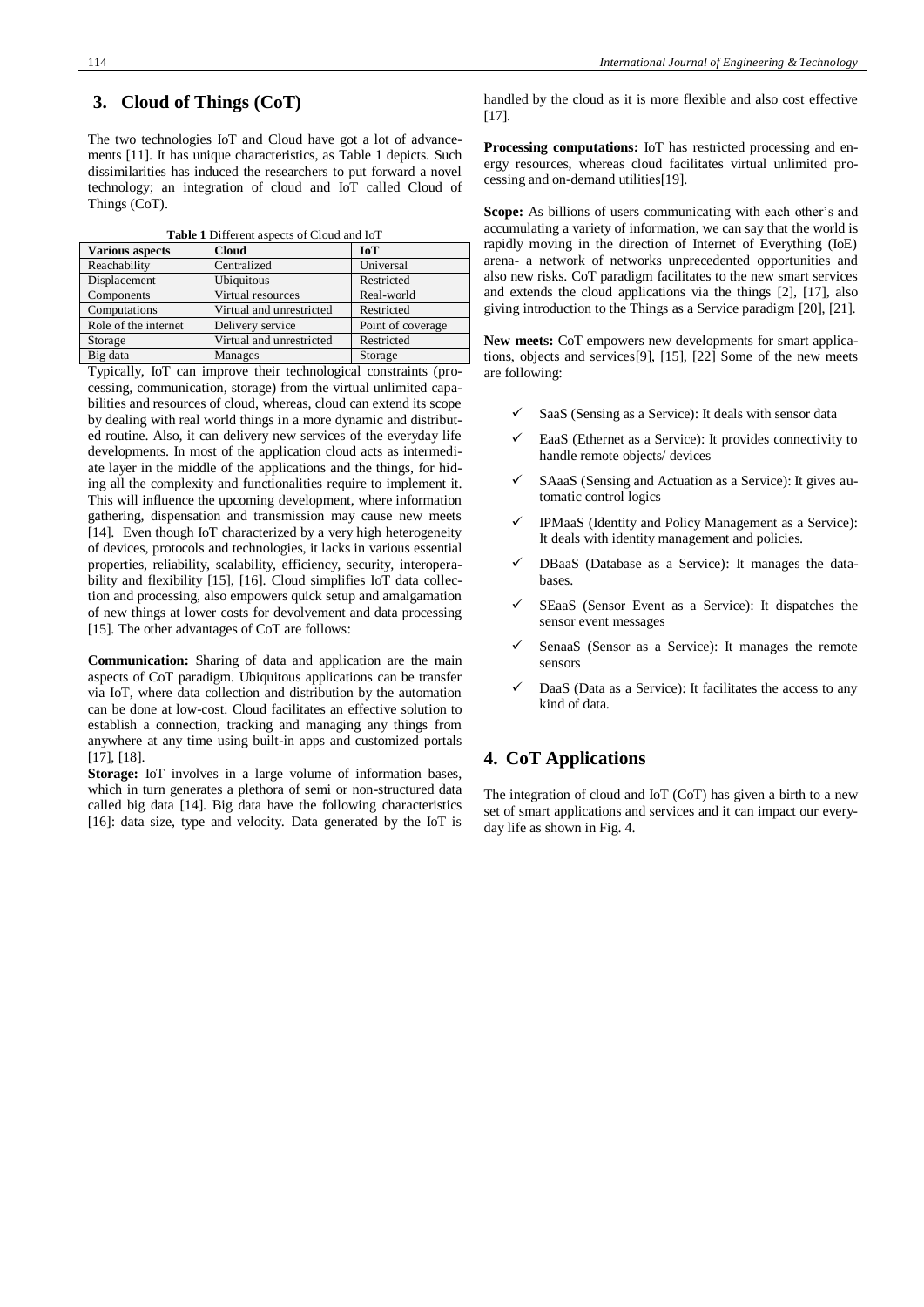

**Fig. 4: Applications of CoT [11]**

| Table 2: Applications of CoT     |                                                                                                                                                                                                                                                                                                                            |  |
|----------------------------------|----------------------------------------------------------------------------------------------------------------------------------------------------------------------------------------------------------------------------------------------------------------------------------------------------------------------------|--|
| <b>Application</b>               | <b>Description</b>                                                                                                                                                                                                                                                                                                         |  |
| Smart city                       | The generation of smart city services enables the<br>interaction of surrounding environment and it<br>creates new opportunities for contextualization<br>and geo-awareness.                                                                                                                                                |  |
| Healthcare                       | It brings many innovative services like collect-<br>ing patients' data from medical devices of net-<br>work connected sensors, storing and processing<br>of those data in cloud as Electronic healthcare<br>records. (intelligent medicine control and hospi-<br>tal management, smart wearables for health<br>monitoring) |  |
| Smart home                       | It adopts various embedded devices and cloud<br>services to bring out the automated home appli-<br>cations like security control, smart metering.                                                                                                                                                                          |  |
| Video surveillance               | Complex video analytics need cloud solutions<br>(VSaaS) for video storage and processing [23].                                                                                                                                                                                                                             |  |
| Automotive and mo-<br>bility     | It brings many benefits like increasing road<br>safety, managing traffic and parking, reducing<br>road congestion, vehicle warranty analysis [24].                                                                                                                                                                         |  |
| Smart grid and energy            | It enables consumer with smart management of<br>energy consumption (renewable energy re-<br>sources)                                                                                                                                                                                                                       |  |
| Smart logistics                  | It makes easy of goods transition from producer<br>and consumer by enabling tracking the transits<br>of goods.                                                                                                                                                                                                             |  |
| Environmental<br>moni-<br>toring | It enables the entity that monitors the wide area<br>of environment and sensors like pollution source<br>monitoring, air quality monitoring and water<br>quality monitoring.                                                                                                                                               |  |

# **5. Challenges**

The previous section discussed the benefits and improvement in applications conquered by the integrated technology CoT. This section discusses the challenges behind the improvement of application scenarios [14]. Those challenges are elaborated below:

### **Privacy and security:**

When some of IoT applications upgrade with cloud, issues arise because of the discrepancy in the knowledge about physical location of data, trustiness in service provider, and knowledge of service level agreements [25]. Such applications may undergo to the attacks namely SQL injection, session riding, cross site scripting and side-channel and also it may affect by the vulnerabilities such as virtual machine escape and session hijacking. The computing power constraints imposed by the things do not allow employing the public key cryptography also.

### **Heterogeneity:**

The important and non-negligible challenge is heterogeneity of platforms, devices, operating systems and services. The interaction with huge amount of heterogeneous things has to be properly identified in the cloud among the various levels. This challenge comprises the aspects in terms of interoperable programming interfaces [26], unifying platforms and middleware, and copying with data diversity [25], etc.

### **Performance:**

The main challenge is obtaining a stable network performance. For instance, if the broadband increases, it is not easy to follow the storage and computation [13], [17]. As timeliness is heavily impacted with unpredictability issues, real-world applications might be affect extensively.

### **Reliability:**

When CoT is implemented for mission-critical applications, reliability issues usually rises. For example, vehicular networking and communication is unreliable [27].

#### **Big data:**

The integration of cloud and IoT clearly states that IoT will be a one of the source of data (big data) and the cloud can facilitate to store that data for a long period of time [10]. Handling such a large volume of data is an issue, as the performance of application is heavily subject to the properties of data management service. Defining a solution for resolving the data management issues is still a big challenge [19]. Moreover, data integrity is a significant issue, due to service quality, security and privacy challenges [28].

**Legal aspects:** It is very important in certain research applications. For example, service provider should adopt for international regulations and users should offer certain donation to data collection [29].

**Monitoring**: It is an essential task in cloud for dealing resources, planning the capacity, performance and security and troubleshoot